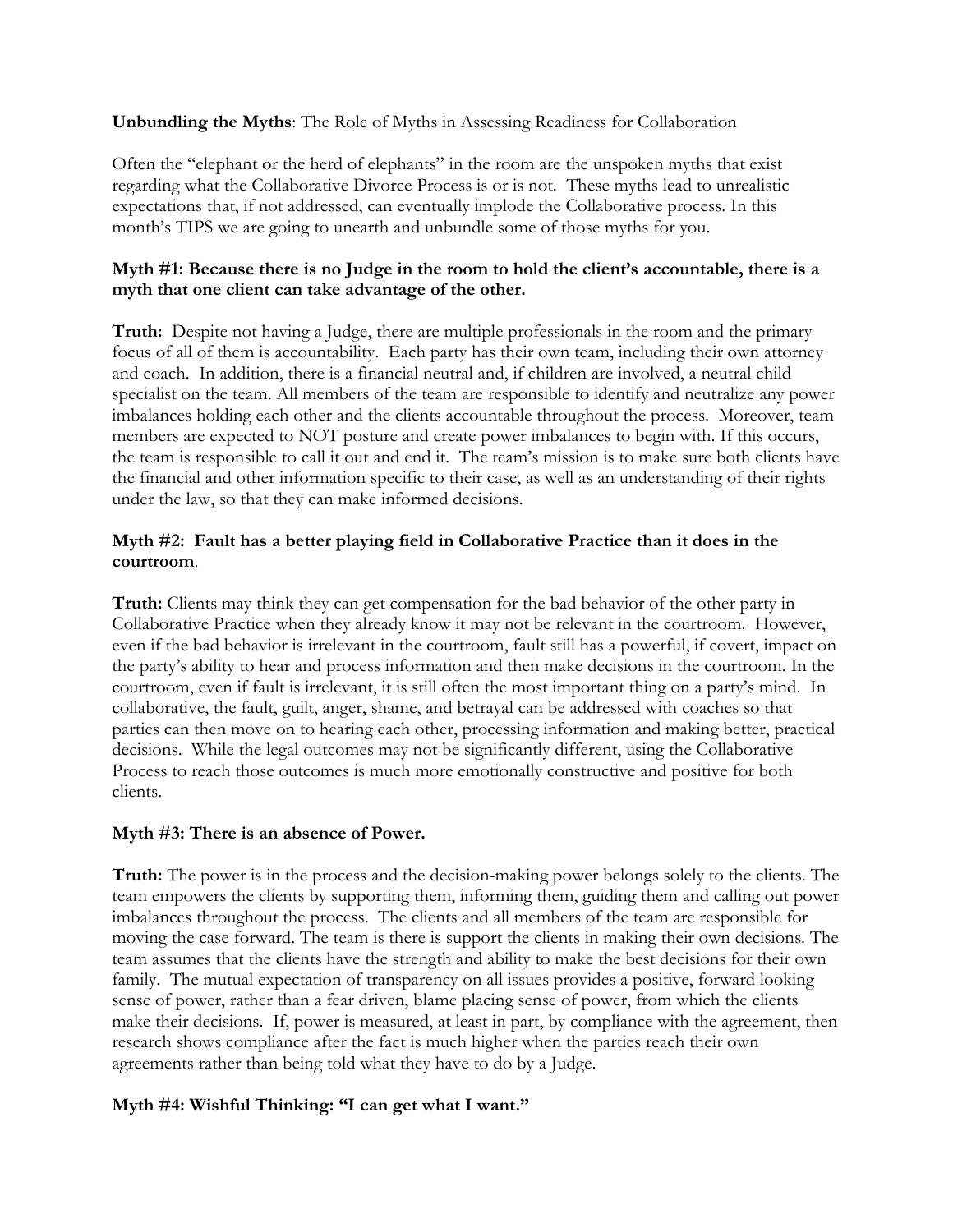**Truth:** One or both clients may have unrealistic expectations of what they can get in a Collaborative setting. They may have consulted with attorneys and been told what they will get when they go to court. Instead, they opt out of court to try to have the children more, get more money, get more control, etc. They are focused on their own wants and desires. They may see Collaborative as a free for all where they can get what they want. However, Collaborative is not wish fulfillment for one. Coaches can work with the clients to help them manage their expectations and understand they may not get all of their "wants". Importantly, Collaborative provides a unique opportunity to help clients let go of their personal wants and to help them find acceptable solutions for the family. The process teaches clients how to collaborate, listen to the needs and interests of others, and be creative in their problem solving. The team can help the clients see creative solutions that are more realistic, better for the children, and take the needs and interests of the whole family into account.

### **Myth #5: I'm Done with my Ex.**

**Truth:** Divorce is not the death of a relationship, it is the end of one type of relationship, a marriage, and the transition to a new relationship as co-parents. Parents will need to see each other at children's events. Even when the children are grown there are graduations, marriages, the birth of grandchildren, and more. So, the question becomes, "How do we move forward in a way that allows these interactions to be positive?" In Collaborative, we keep that idea at the forefront. We teach communication skills, emotional self-management and help clients focus on what is important to the children as they move forward as a parenting team. Litigation generally perpetuates the idea of being adversaries going forward. Collaborative is uniquely suited to helping parents find a way forward as separate members of a very important parenting team.

### **Myth #6: Collaborative Divorce is a Substitute for Marriage Therapy**

**Truth:** The Collaborative Divorce Process is not marriage therapy. While coaches can help a client process why their marriage ended, the main focus of divorce coaching is not to fix the relationship or the other person. The professional team helps the client learn skills to manage their emotions, communicate effectively, listen to the other party, and identify their own priorities, needs and interests. The process helps the couple build abilities to face decisions by teaching them to first gather information transparently and then generate ideas without judgment, prior to evaluating possible solutions and reaching agreement. The process encourages creative solutions and gives the parties the opportunity to be their best selves while dissolving the marriage.

### **Myth #7: The Clients Don't Need Coaches**

**Truth:** Coaches are the myth busters of the Collaborative Process. Unaddressed myths lead to unrealistic expectations and can implode the entire process. While some clients may already have their own therapist and some attorneys may think this is going to be an easy case, the assumption that coaches are not needed is a dangerous one. In the first instance, the individual therapist has been dealing with one party's concerns about the marriage. They likely do not know the other party and only have one side of the story. In Collaborative, the Coaches are aware of both sides, and focus instead on assisting the clients in navigating the divorce process. An individual therapist aligns with their client and can cause an unconscious posturing that causes difficulty in a collaborative setting. Whereas, Collaborative Coaches are specifically trained to work as a team, helping the clients to